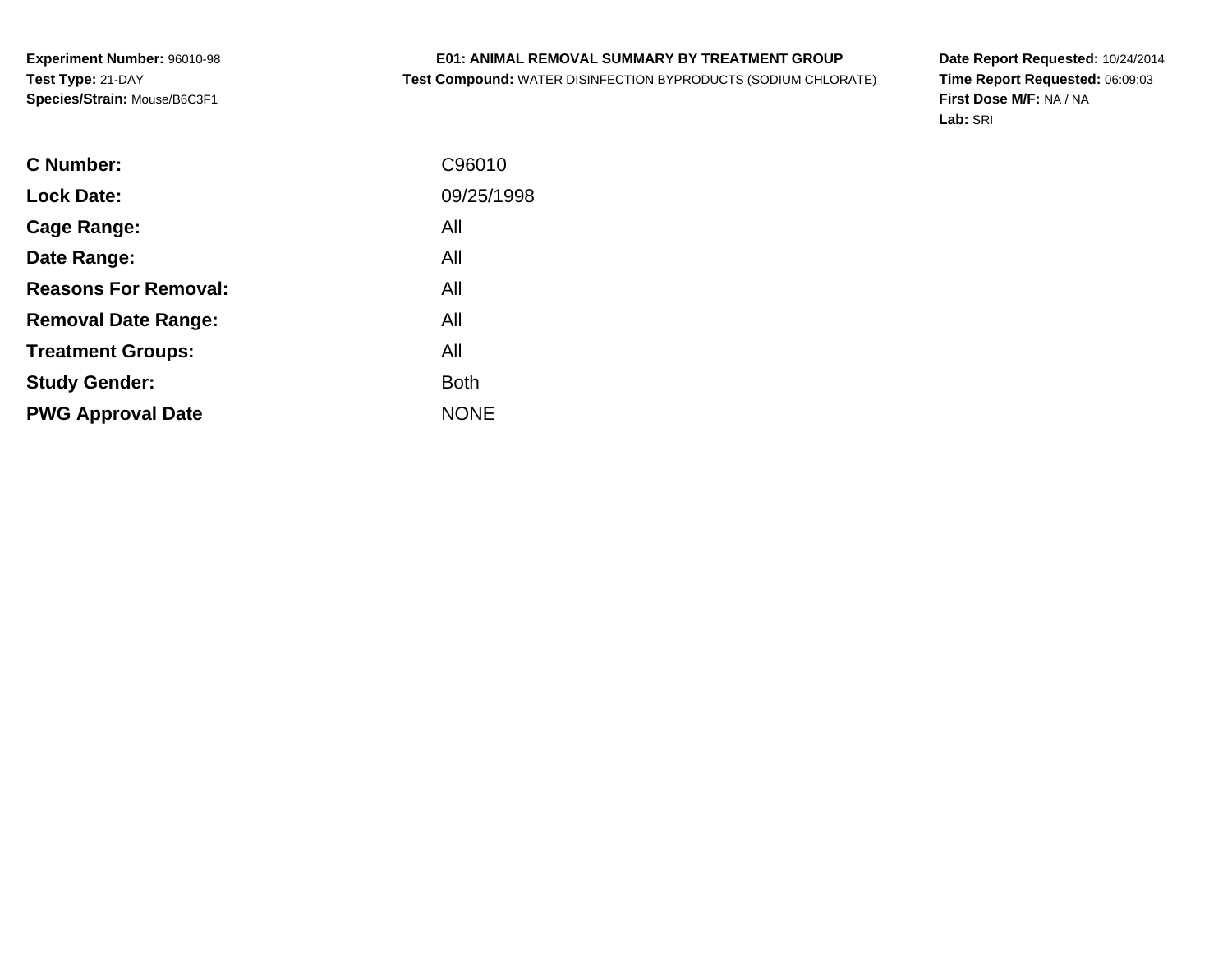# **E01: ANIMAL REMOVAL SUMMARY BY TREATMENT GROUP**

**Test Compound:** WATER DISINFECTION BYPRODUCTS (SODIUM CHLORATE)

**Date Report Requested:** 10/24/2014 **Time Report Requested:** 06:09:03**First Dose M/F:** NA / NA**Lab:** SRI

# **MALE**

| <b>TREATMENT</b> | <b>Terminal</b><br><b>Sacrifice</b> |
|------------------|-------------------------------------|
| 0 MG/L           | 10                                  |
| 125 MG/L         | 10                                  |
| 250 MG/L         | 10                                  |
| 500 MG/L         | 10                                  |
| 1000MG/L         | 10                                  |
| 2000MG/L         | 10                                  |
| <b>TOTAL</b>     | 60                                  |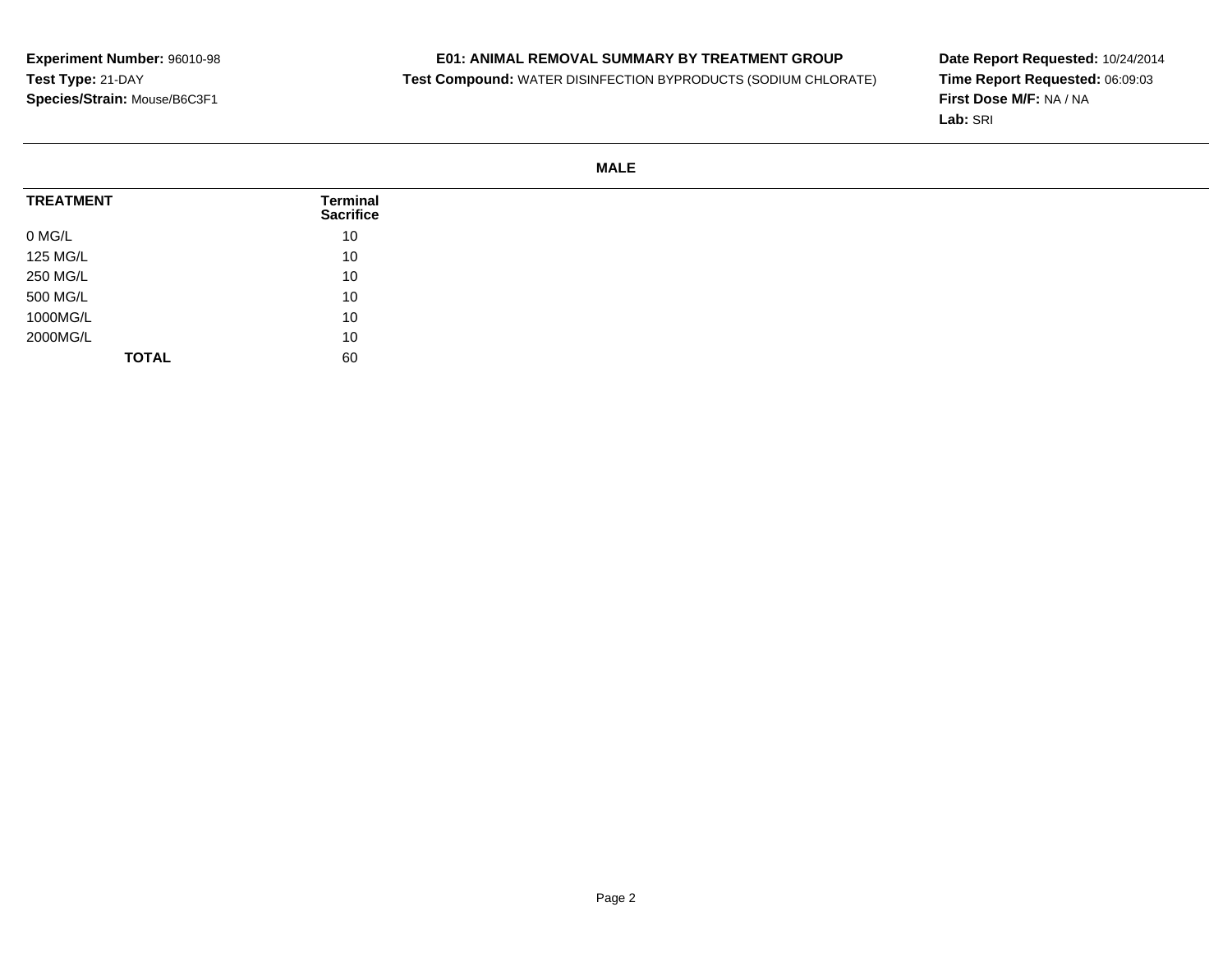# **E01: ANIMAL REMOVAL SUMMARY BY TREATMENT GROUP**

**Test Compound:** WATER DISINFECTION BYPRODUCTS (SODIUM CHLORATE)

**Date Report Requested:** 10/24/2014**Time Report Requested:** 06:09:03**First Dose M/F:** NA / NA**Lab:** SRI

\*\*\*END OF MALE DATA\*\*\*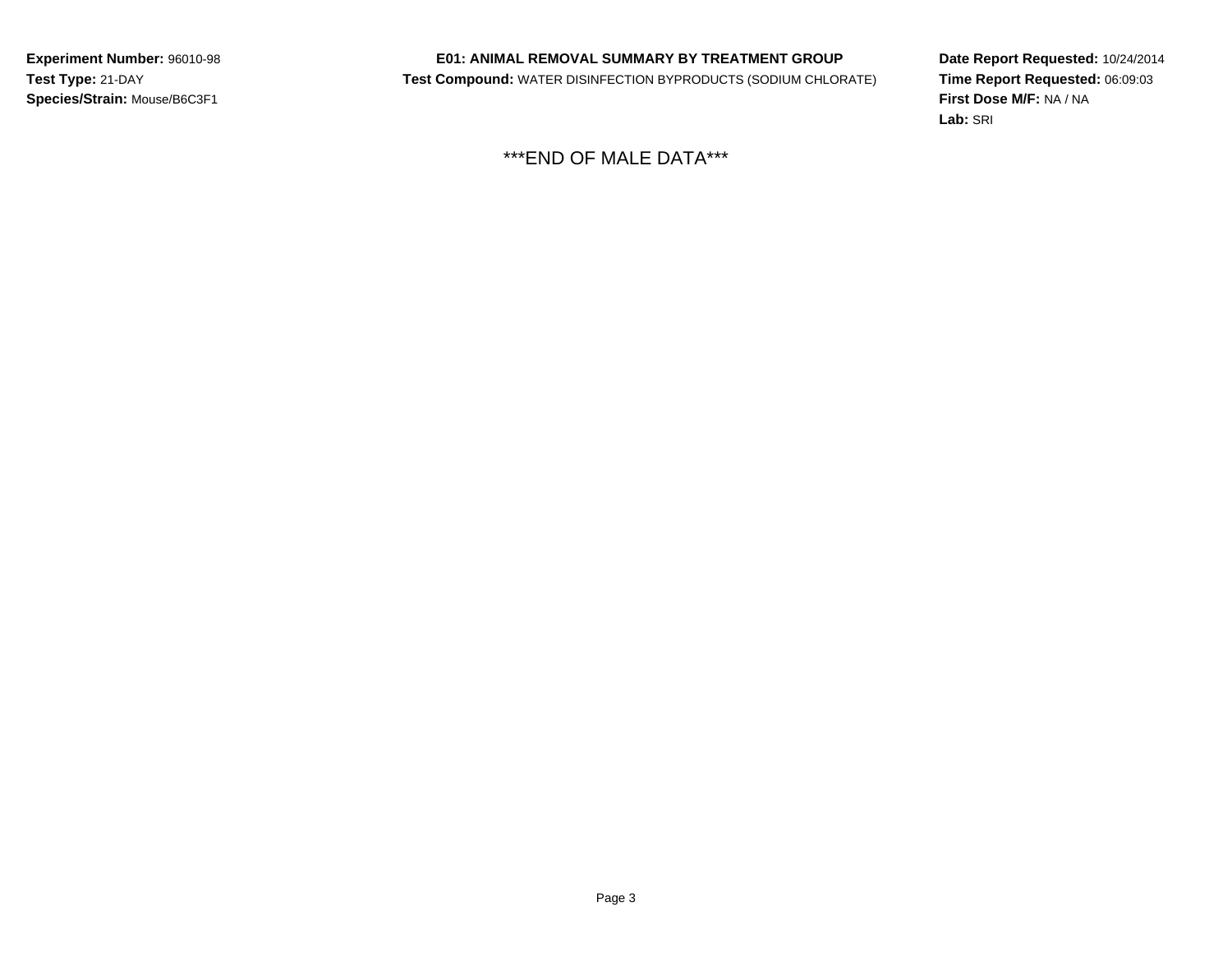# **E01: ANIMAL REMOVAL SUMMARY BY TREATMENT GROUP**

**Test Compound:** WATER DISINFECTION BYPRODUCTS (SODIUM CHLORATE)

**Date Report Requested:** 10/24/2014**Time Report Requested:** 06:09:03**First Dose M/F:** NA / NA**Lab:** SRI

# **FEMALE**

| <b>TREATMENT</b> | <b>Terminal</b><br><b>Sacrifice</b> |
|------------------|-------------------------------------|
| 0 MG/L           | 10                                  |
| 125 MG/L         | 10                                  |
| 250 MG/L         | 10                                  |
| 500 MG/L         | 10                                  |
| 1000MG/L         | 10                                  |
| 2000MG/L         | 10                                  |
| <b>TOTAL</b>     | 60                                  |